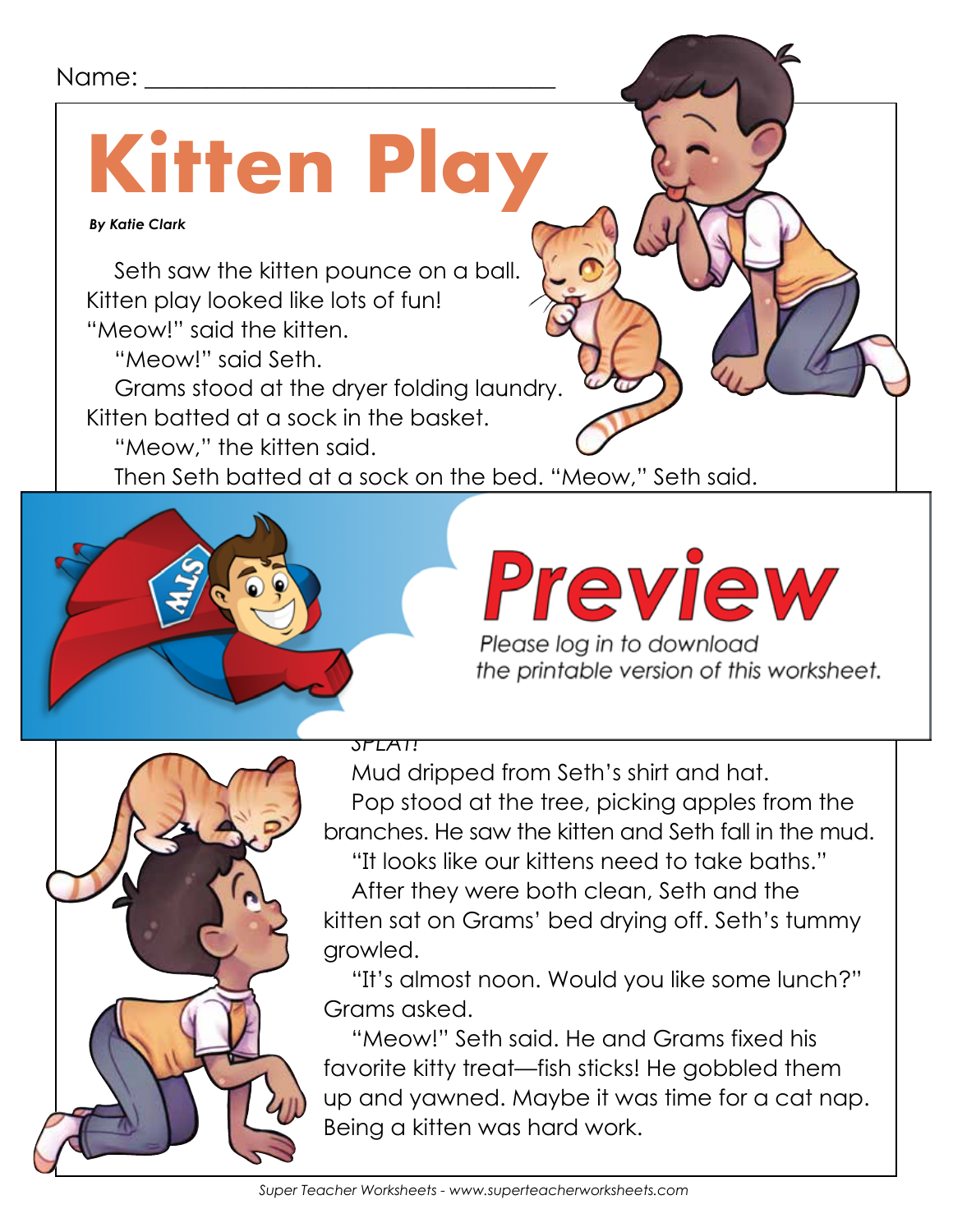#### Name: \_\_\_\_\_\_\_\_\_\_\_\_\_\_\_\_\_\_\_\_\_\_\_\_\_\_\_\_\_\_\_\_\_

### **Kitten Play**

 *By Katie Clark*

- **1.** This story is mostly about...
	- **a.** a boy who helps his Grandma
	- **b.** a boy who looks like a kitten
	- **c.** a boy who pretends to be a kitten

**d.** a boy who eats fish sticks



### Preview

Please log in to download the printable version of this worksheet.

- **3.** When does this story take place?
	-
	- **a.** outside **b.** at Gram's house
	- **c.** in the afternoon **d.** in the morning
- 
- **4.** Name two foods that Seth eats in this story.

• \_\_\_\_\_\_\_\_\_\_\_\_\_\_\_\_\_\_\_\_\_\_\_\_\_\_\_\_\_\_\_\_\_\_\_\_\_\_\_\_\_\_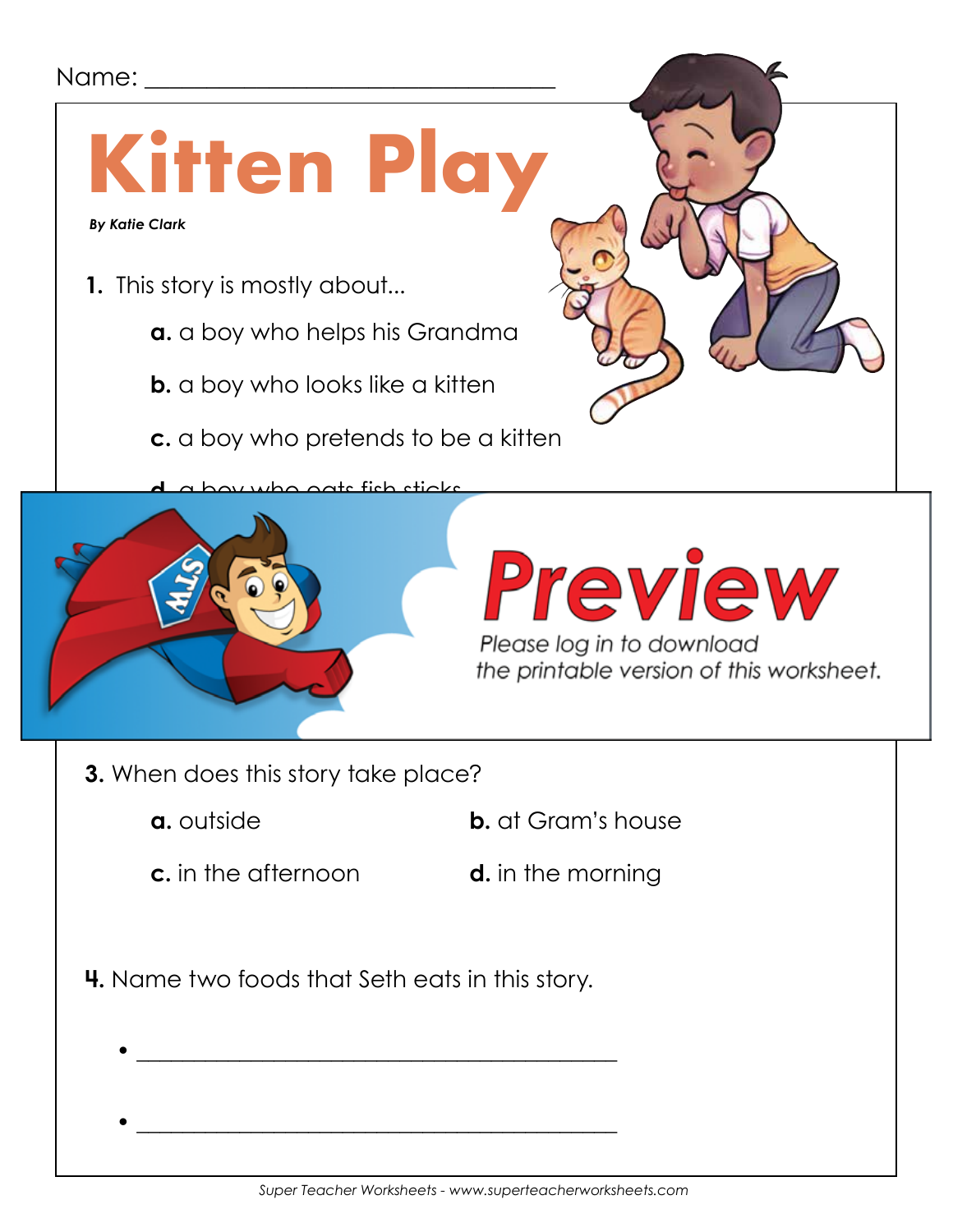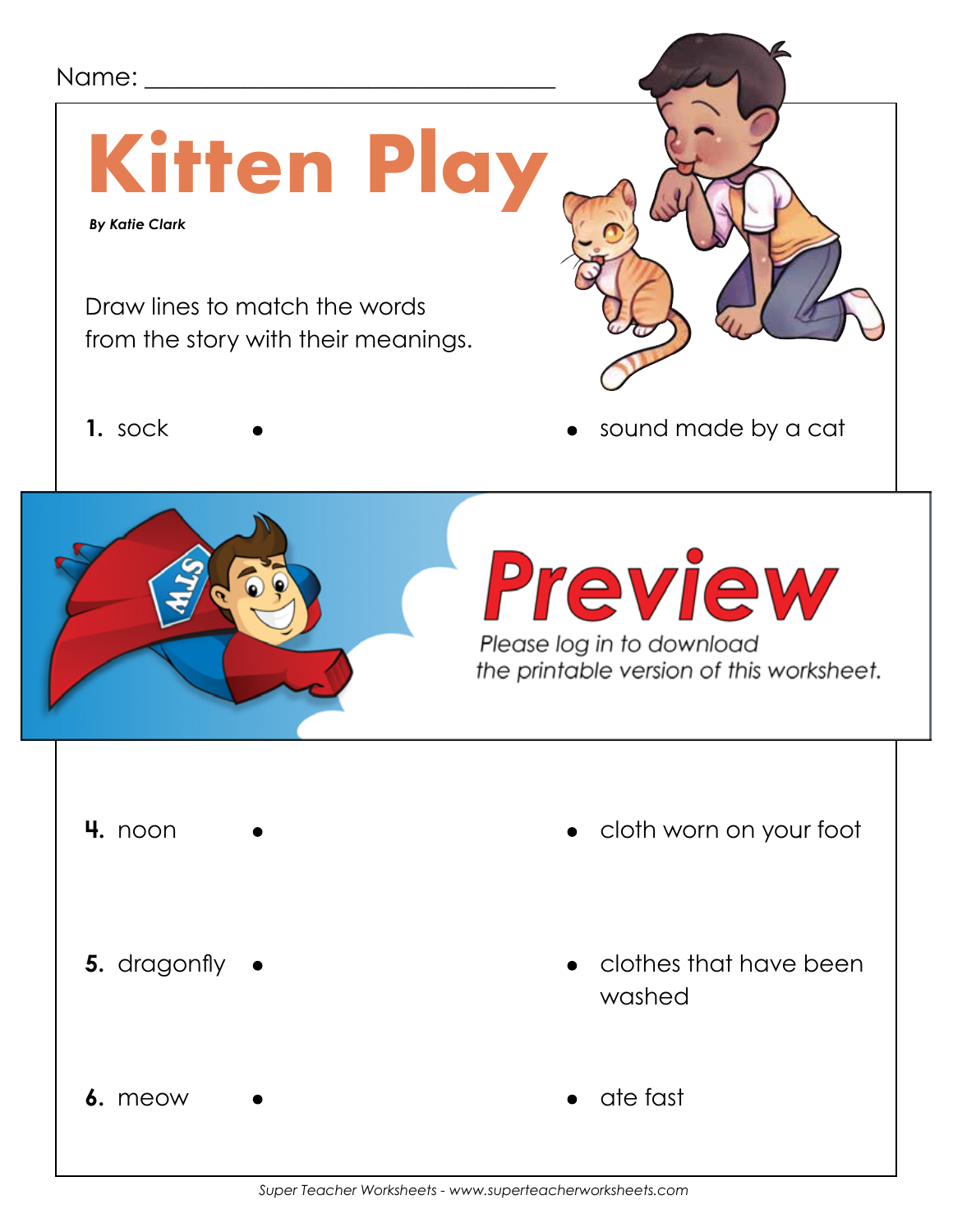#### Name:

### **Kitten Play**

**By Katie Clark** 

In the story, "Kitten Play," Seth pretends he's a kitten.

Write a paragraph that tells some of the things kittens like to do.

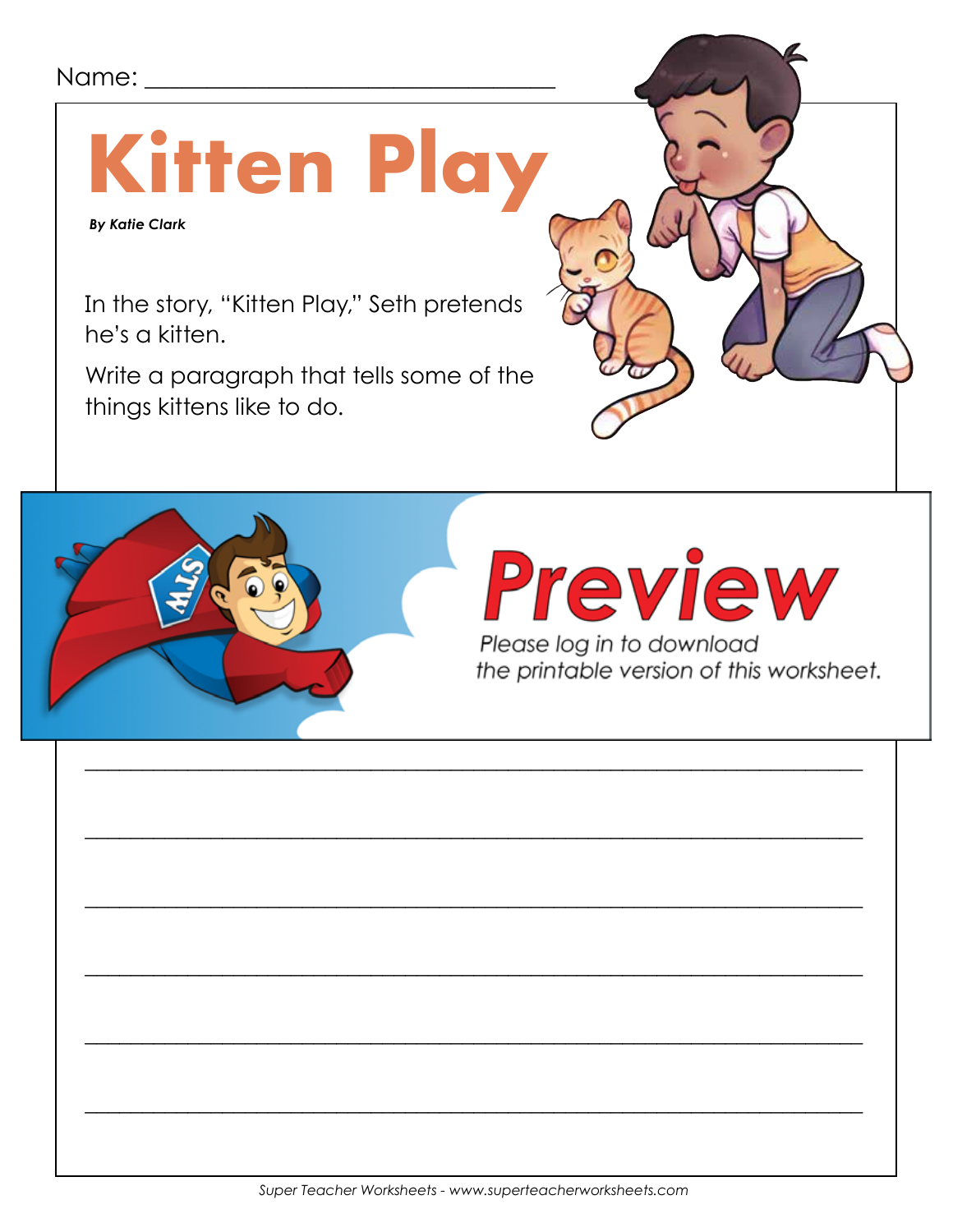#### **ANSWER KEY**

## **Kitten Play**

**2.** What was Seth doing when he fell in the mud?

**a.** outside **b.** at Gram's house

**c. in the afternoon**  $\mathbf{r}$ 

**4.** Name two foods that Seth eats in this story.

 *By Katie Clark*

#### **b.** a boy who looks like a kitten **c. a boy who pretends to be a kitten**

Please log in to download<br>the printable version of this worksheet.

• \_\_\_\_\_\_\_\_\_\_\_\_\_\_\_\_\_\_\_\_\_\_\_\_\_\_\_\_\_\_\_\_\_\_\_\_\_\_\_\_\_\_ **peanut butter crackers**

**3.** When does this story take place?

**chasing a dragonfly**

• \_\_\_\_\_\_\_\_\_\_\_\_\_\_\_\_\_\_\_\_\_\_\_\_\_\_\_\_\_\_\_\_\_\_\_\_\_\_\_\_\_\_ **fish sticks**

 $\blacksquare$